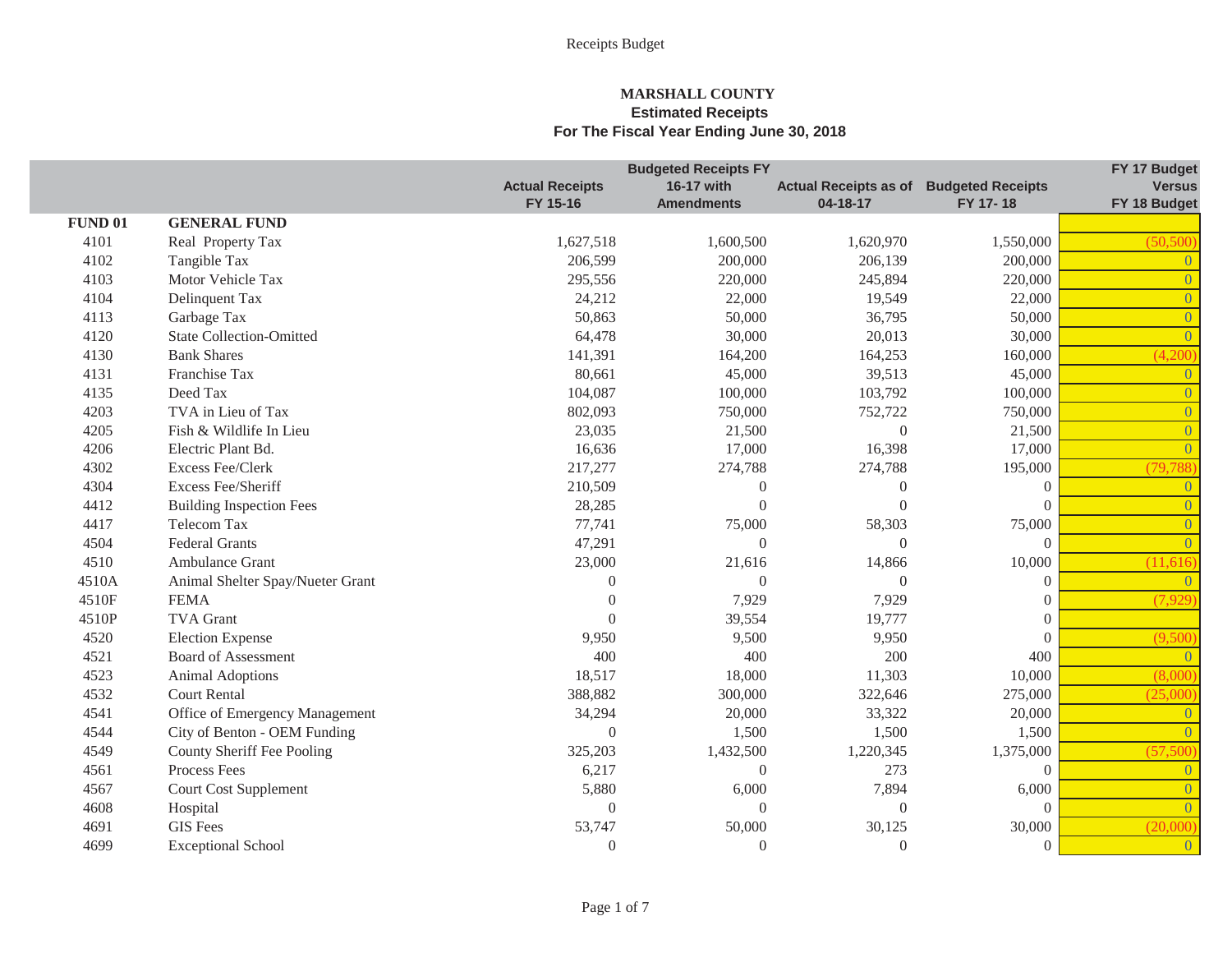|      |                                       | <b>Budgeted Receipts FY</b> | FY 17 Budget      |                              |                          |               |
|------|---------------------------------------|-----------------------------|-------------------|------------------------------|--------------------------|---------------|
|      |                                       | <b>Actual Receipts</b>      | 16-17 with        | <b>Actual Receipts as of</b> | <b>Budgeted Receipts</b> | <b>Versus</b> |
|      |                                       | FY 15-16                    | <b>Amendments</b> | 04-18-17                     | FY 17-18                 | FY 18 Budget  |
| 4704 | Surplus Equipment                     | 5,556                       | 16,668            | 16,668                       |                          | (16, 668)     |
| 4726 | <b>Insurance Proceeds</b>             | 27,754                      | 32,251            | 33,379                       |                          | (32, 251)     |
| 4727 | Payroll Reimbursements                | 549,584                     | 75,210            | 26,890                       | 58,000                   | (17,210)      |
| 4728 | Arts Commission - Loan repayment      | 18,036                      | 19,970            |                              | 19,745                   | (225          |
| 4731 | Miscellaneous                         | 35,472                      | 154,074           | 154,744                      | 1,000                    | (153, 074)    |
| 4733 | Insurance Reimbursement - Health Ins. | 104,535                     | 97,939            | 101,282                      | 90,000                   | (7,939)       |
| 4734 | <b>ASAP</b> Funding                   |                             |                   |                              |                          |               |
| 4753 | Port Authority Reimbursement          | 53,473                      | 53,000            |                              | 55,000                   | 2,000         |
| 4801 | Interest - Checking                   | 8,275                       | 5,000             | 9,376                        | 5,500                    | 500           |
| 4802 | Interest - Investments                |                             |                   |                              |                          |               |
|      | Sub Total                             | 5,687,008                   | 5,931,099         | 5,581,595                    | 5,392,645                | (538, 454)    |
|      |                                       |                             |                   |                              |                          |               |
| 4901 | <b>Cash Balance July 1</b>            | 334,832                     | 667,965           | 667,965                      | 900,000                  | 232,035       |
| 4903 | Void Checks                           | 556                         |                   |                              |                          |               |
| 4910 | Transfers In                          | 2,939,176                   | 3,793,756         | 2,501,161                    | 6,686,980                | 2,893,224     |
| 4909 | <b>Transfers Out</b>                  |                             |                   |                              |                          |               |
| 4911 | <b>Borrowed Money</b>                 |                             |                   |                              |                          |               |
|      | <b>TOTAL RECEIPTS GENERAL FUND</b>    | 8,961,572                   | 10,392,819        | 8,750,721                    | 12,979,625               | 2,586,806     |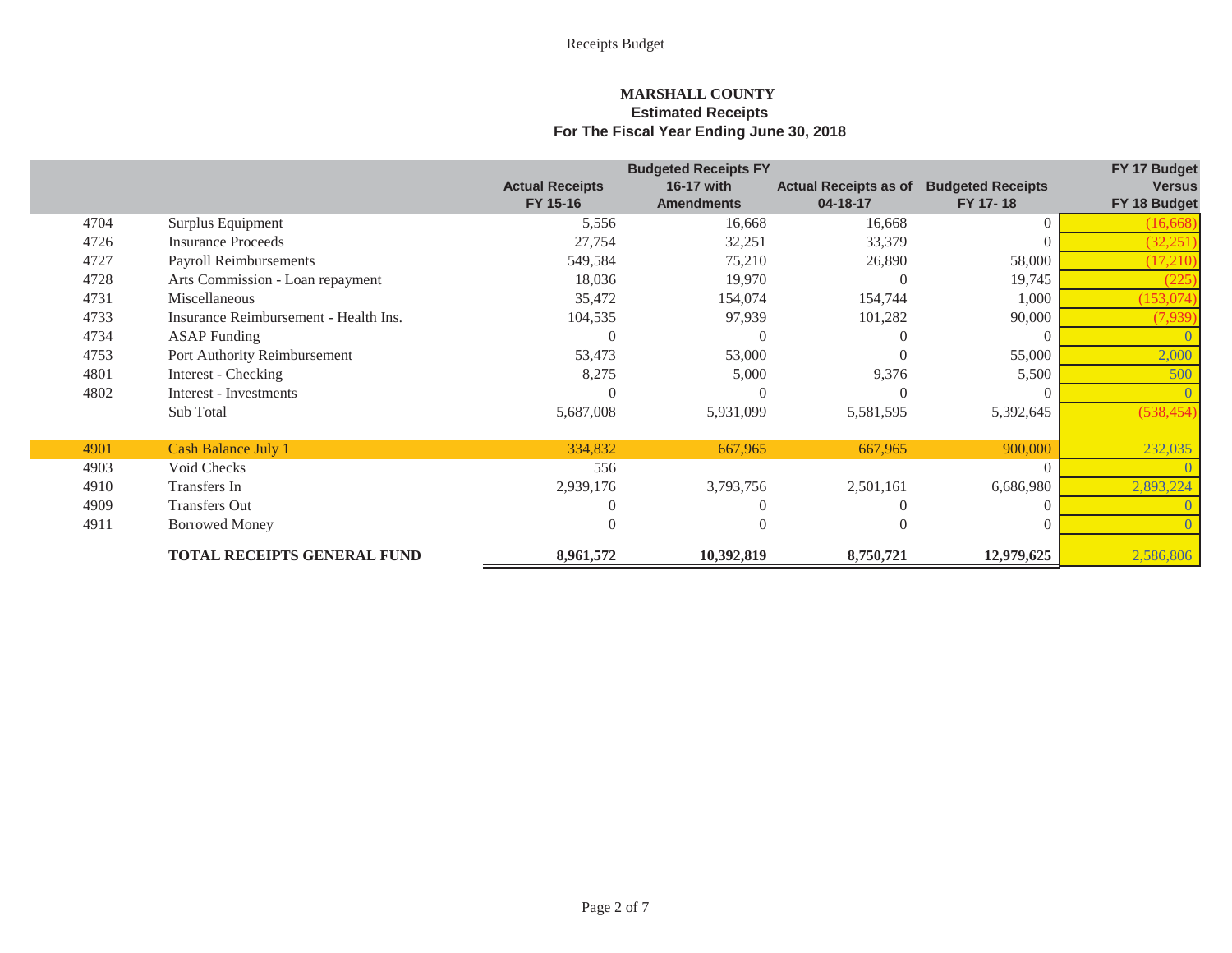|         |                                     |                        | <b>Budgeted Receipts FY</b> |                              |                          | FY 17 Budget  |
|---------|-------------------------------------|------------------------|-----------------------------|------------------------------|--------------------------|---------------|
|         |                                     | <b>Actual Receipts</b> | 16-17 with                  | <b>Actual Receipts as of</b> | <b>Budgeted Receipts</b> | <b>Versus</b> |
|         |                                     | FY 15-16               | <b>Amendments</b>           | 04-18-17                     | FY 17-18                 | FY 18 Budget  |
| Fund 02 | <b>ROAD FUND</b>                    |                        |                             |                              |                          |               |
|         |                                     |                        |                             |                              |                          |               |
| 4510    | <b>Grant Reimbursement</b>          | $\theta$               | $\overline{0}$              | 353,242                      | $\theta$                 |               |
| 4514    | <b>State Funded Paving Projects</b> | 1,053,552              | 995,446                     | 1,044,246                    | 269,059                  | (726, 387)    |
| 4516    | Truck Lic. Distribution             | 213,260                | 228,977                     | 228,977                      | 205,714                  | (23, 263)     |
| 4517    | Drivers Lic. Refund                 | 3,163                  | 3,000                       | 3,266                        | 3,000                    |               |
| 4518    | County Road Aid                     | 1,275,459              | 1,313,276                   | 1,313,275                    | 1,099,533                | (213,743)     |
| 4528    | <b>Coal Severance Funds</b>         | 13,003                 | $\theta$                    | 40                           | $\Omega$                 |               |
| 4619    | Road Maintenance                    | 5,862                  | 7,714                       | 7,798                        | $\theta$                 | (7, 714)      |
| 4620    | Road Signs                          | 662                    | 915                         | 3,077                        | $\Omega$                 | (915)         |
| 4704    | <b>Surplus Property</b>             | 6,899                  | 3,500                       | 3,500                        | $\overline{0}$           | (3,500)       |
| 4726    | Insurance                           | 1,961                  | 1,470                       | 1,475                        | $\theta$                 | (1,470)       |
| 4727    | Reimbursements                      | $\Omega$               | 5,000                       | 223                          | $\theta$                 | (5,000)       |
| 4731    | Miscellaneous                       | 14,364                 | 34,787                      | 35,770                       | $\Omega$                 | (34, 787)     |
| 4799    | Other Revenues                      | $\Omega$               | $\overline{0}$              | $\overline{0}$               | $\Omega$                 |               |
| 4801    | Checking Interest                   | 3,997                  | 6,200                       | 8,322                        | 3,000                    | (3,200)       |
| 4802    | <b>Investment Interest</b>          | $\Omega$               | $\theta$                    | $\Omega$                     | $\Omega$                 |               |
|         |                                     |                        |                             |                              |                          |               |
|         | Sub Total                           | 2,592,181              | 2,600,285                   | 3,003,209                    | 1,580,306                | (1,019,979)   |
|         |                                     |                        |                             |                              |                          |               |
| 4901    | Cash Balance July 1                 | 158,831                | 807,860                     | 807,860                      | 840,000                  | 32,140        |
| 4910    | <b>Transfers In</b>                 | 1,850,000              | 1,539,219                   | 500,000                      | 1,723,953                | 184,734       |
| 4909    | <b>Transfer Out</b>                 | $\overline{0}$         | $\overline{0}$              | $\Omega$                     | $\theta$                 |               |
| 4911    | <b>Borrowed Money</b>               | $\overline{0}$         | $\boldsymbol{0}$            | $\Omega$                     | $\theta$                 |               |
|         |                                     |                        |                             |                              |                          |               |
|         | <b>TOTAL RECEIPTS ROAD FUND</b>     | 4,601,012              | 4,947,364                   | 4,311,069                    | 4,144,259                | (803, 105)    |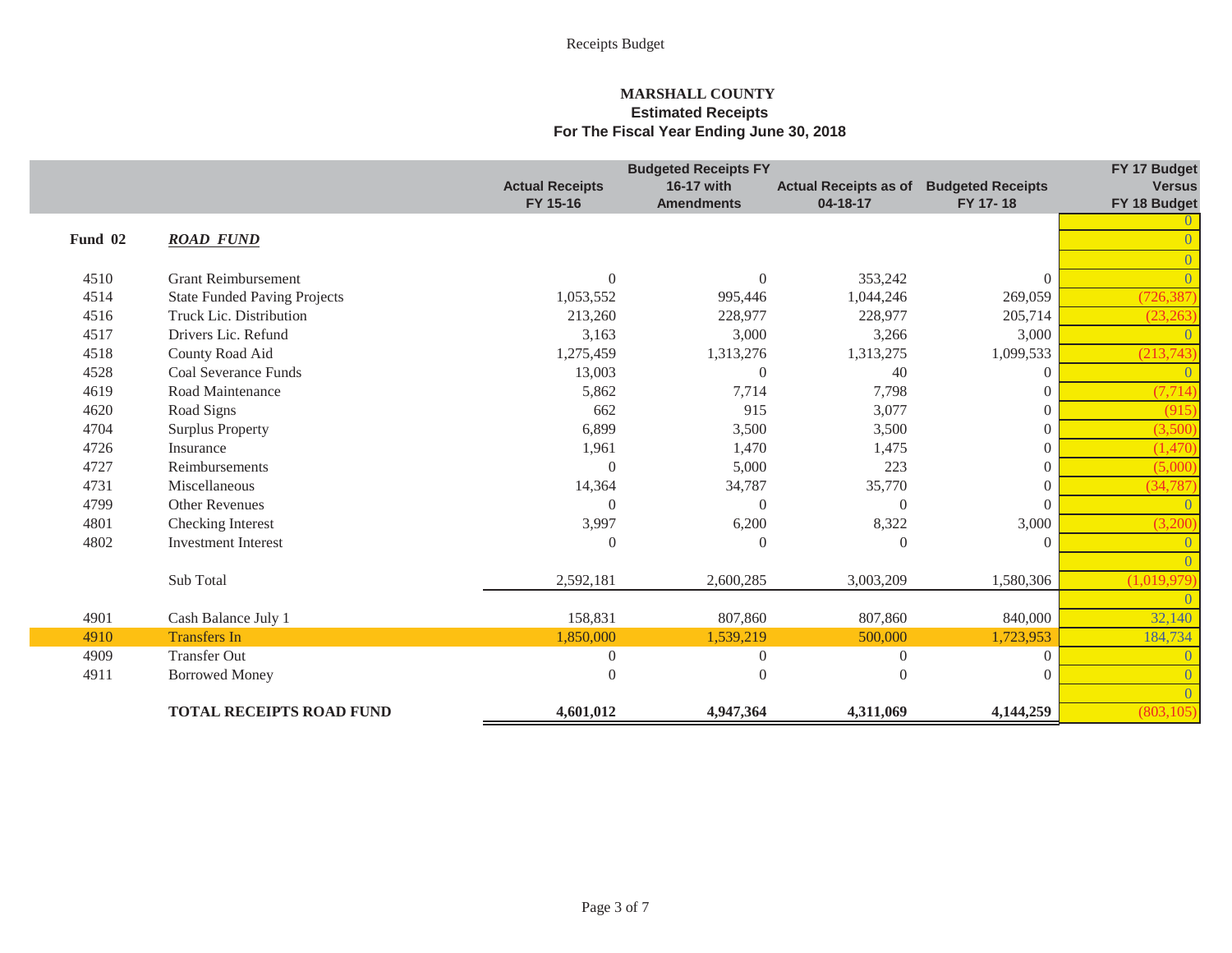|         |                                   | <b>Budgeted Receipts FY</b> |                   |                              |                          |                |
|---------|-----------------------------------|-----------------------------|-------------------|------------------------------|--------------------------|----------------|
|         |                                   | <b>Actual Receipts</b>      | 16-17 with        | <b>Actual Receipts as of</b> | <b>Budgeted Receipts</b> | <b>Versus</b>  |
|         |                                   | FY 15-16                    | <b>Amendments</b> | 04-18-17                     | FY 17-18                 | FY 18 Budget   |
|         |                                   |                             |                   |                              |                          |                |
| Fund 03 | <b>JAIL FUND</b>                  |                             |                   |                              |                          |                |
|         |                                   |                             |                   |                              |                          |                |
| 4533    | <b>State Fees</b>                 | 44,324                      | 45,000            | 44,261                       | 45,000                   | $\Omega$       |
| 4534    | Jail Medical Payment              | 9,650                       | 15,000            | 18,832                       | 12,000                   | (3,000)        |
| 4536    | Contract with other Counties      | 49,028                      | 35,000            | 26,111                       | 2,500                    | (32,500)       |
| 4537    | <b>State Prisoners</b>            | 1,470,814                   | 1,300,000         | 1,208,293                    | 1,300,000                | $\theta$       |
| 4538    | HB 463                            | 32,397                      | 30,000            | 31,607                       | 28,500                   | (1,500)        |
| 4543    | <b>Traffic School</b>             | $\overline{0}$              | $\Omega$          | 224                          | $\overline{0}$           | $\Omega$       |
| 4555    | <b>State Prisoners Pay Checks</b> | 12,507                      | 10,000            | 4,723                        | $\overline{0}$           | (10,000)       |
| 4560    | Juvenile Subsidy                  | $\Omega$                    | $\Omega$          | $\Omega$                     | $\Omega$                 | $\Omega$       |
| 4561    | Legal Process Fee                 | 13,129                      | 15,000            | 12,277                       | 15,000                   | $\theta$       |
| 4618    | Weekend Payments                  | 17,625                      | 13,500            | 13,801                       | 13,500                   | $\Omega$       |
| 4702    | Phone Commission                  | 50,853                      | 55,000            | 56,517                       | 60,000                   | 5,000          |
| 4731    | Miscellaneous                     | 797                         | 41,740            | 41,763                       | 1,000                    | (40, 740)      |
| 4801    | Checking - Interest               | 1,391                       | 1,000             | 1,390                        | 1,000                    | $\Omega$       |
| 4802    | Interest - Investments            | $\Omega$                    | $\theta$          | $\Omega$                     | $\Omega$                 | $\Omega$       |
|         |                                   |                             |                   |                              |                          |                |
|         | Sub Totals                        | 1,702,515                   | 1,561,240         | 1,459,799                    | 1,478,500                | (82,740)       |
|         |                                   |                             |                   |                              |                          |                |
| 4901    | Cash Balance July 1,              | 126,212                     | 267,149           | 267,149                      | 220,000                  | (47, 149)      |
| 4903    | Void Checks                       | 933                         | $\overline{0}$    | 33                           | $\Omega$                 |                |
| 4910    | <b>Transfers In</b>               | 575,000                     | 677,850           | $\overline{0}$               | 646,250                  | (31,600)       |
|         | <b>Transfers Out</b>              | $\boldsymbol{0}$            | $\overline{0}$    | $\mathbf{0}$                 | $\overline{0}$           | $\Omega$       |
| 4911    | <b>Borrowed Money</b>             | $\boldsymbol{0}$            | $\boldsymbol{0}$  | $\boldsymbol{0}$             | $\boldsymbol{0}$         | $\overline{0}$ |
|         |                                   |                             |                   |                              |                          |                |
|         | <b>TOTAL RECEIPTS JAIL FUND</b>   | 2,404,660                   | 2,506,239         | 1,726,981                    | 2,344,750                | (161, 489)     |
|         |                                   |                             |                   |                              |                          |                |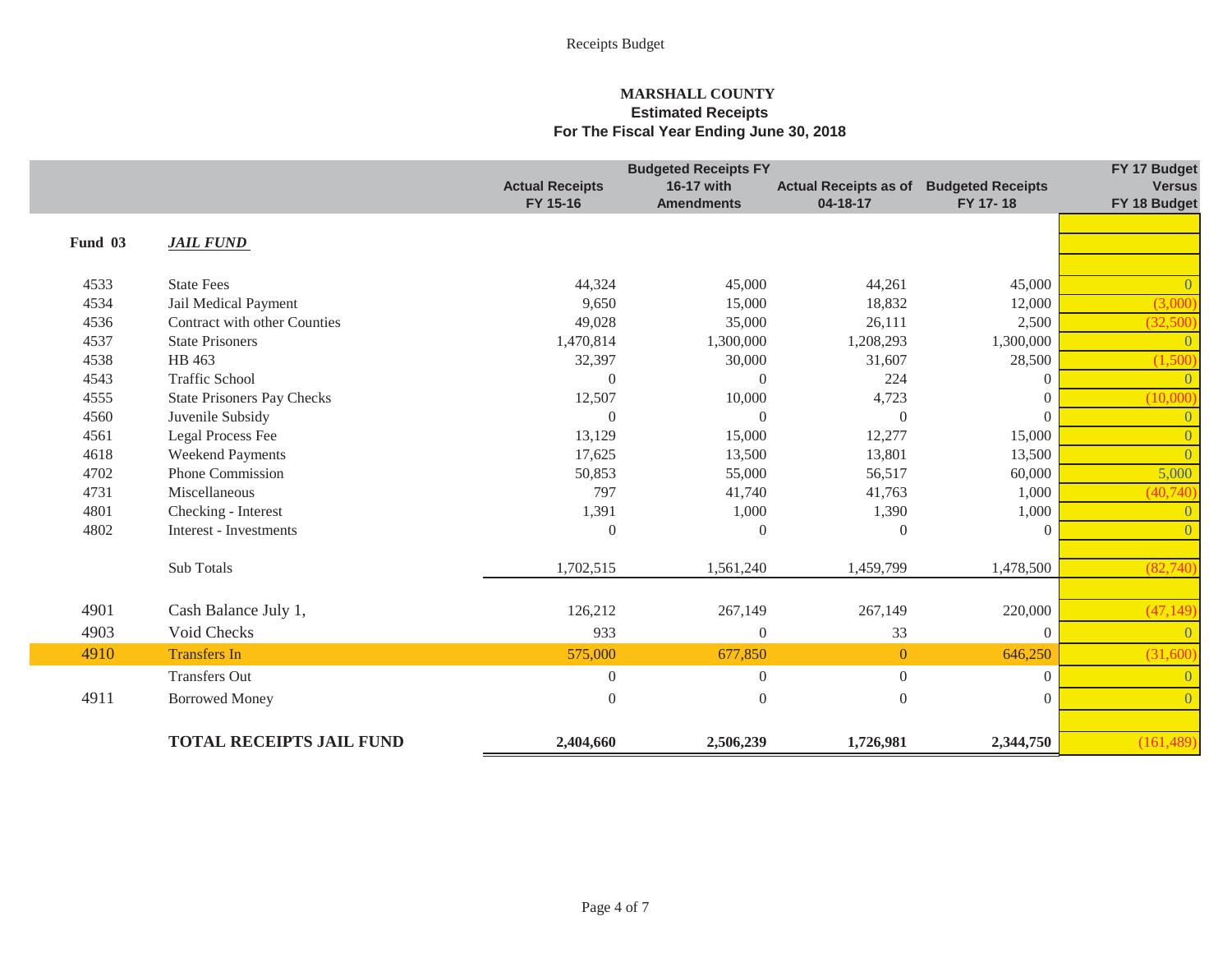|                |                                   |                        | <b>Budgeted Receipts FY</b> |                              |                          | FY 17 Budget   |
|----------------|-----------------------------------|------------------------|-----------------------------|------------------------------|--------------------------|----------------|
|                |                                   | <b>Actual Receipts</b> | 16-17 with                  | <b>Actual Receipts as of</b> | <b>Budgeted Receipts</b> | <b>Versus</b>  |
|                |                                   | FY 15-16               | <b>Amendments</b>           | 04-18-17                     | FY 17-18                 | FY 18 Budget   |
|                |                                   |                        |                             |                              |                          |                |
| <b>Fund 07</b> | <b>GRANT FUND</b>                 |                        |                             |                              |                          |                |
|                |                                   |                        |                             |                              |                          |                |
| 4510B          | Water Vision 20/20 Project        | 6,663                  | $\boldsymbol{0}$            | $\overline{0}$               | $\overline{0}$           | $\theta$       |
| 4510E          | Delta Regional Authority Project  | 17,989                 | $\Omega$                    | $\Omega$                     | $\overline{0}$           | $\theta$       |
| 4901           | Cash Balance July 1               | 7,414                  | 1,161                       | 1,161                        | $\boldsymbol{0}$         | (1,161)        |
| 4910           | <b>Transfers In</b>               | 9,954                  | $\overline{0}$              | (1,161)                      | $\overline{0}$           | $\overline{0}$ |
|                |                                   |                        |                             |                              |                          | $\overline{0}$ |
|                | <b>Grant Fund</b>                 | 42,020                 | 1,161                       | $\bf{0}$                     | $\bf{0}$                 | (1,161)        |
|                |                                   |                        |                             |                              |                          | $\overline{0}$ |
| Fund 75        | <b>E</b> 911                      |                        |                             |                              |                          | $\overline{0}$ |
|                |                                   |                        |                             |                              |                          | $\overline{0}$ |
| 4140           | 911 fees                          | 178,901                | 180,000                     | 144,960                      | 170,000                  | (10,000)       |
| 4510           | 911 Grant                         | $\theta$               | 105,000                     | 105,110                      | $\Omega$                 | (105,000)      |
| 4562           | Wireless 911 Fees                 | 150,064                | 148,000                     | 135,525                      | 212,000                  | 64,000         |
| 4731           | Miscellaneous                     | $\Omega$               | 26,290                      | 26,297                       | $\Omega$                 | (26, 290)      |
| 4801           | Interest - Checking               | 474                    | 850                         | 1,055                        | 750                      | (100)          |
| 4802           | Interest - Investments            |                        |                             | $\boldsymbol{0}$             |                          | $\overline{0}$ |
| 4901           | Cash Balance July 1               | 59,116                 | 31,529                      | 31,529                       | 30,000                   | (1,529)        |
| 4910           | <b>Transfer In</b>                | 226,000                | 312,625                     | 312,625                      | 322,450                  | 9,825          |
|                |                                   |                        |                             |                              |                          | $\Omega$       |
|                | <b>TOTAL 911 RECEIPTS</b>         | 614,555                | 804,294                     | 757,100                      | 735,200                  | (69,094)       |
|                |                                   |                        |                             |                              |                          | $\overline{0}$ |
| <b>Fund 76</b> | <b>Occ Tax Administrator Fund</b> |                        |                             |                              |                          | $\overline{0}$ |
|                |                                   |                        |                             |                              |                          | $\overline{0}$ |
| 4134           | Occupational Tax                  | 5,756,367              | 4,500,000                   | 4,684,332                    | 4,500,000                | $\overline{0}$ |
| 4727           | Refuse District Reimbursement     | $\overline{0}$         | $\Omega$                    | $\theta$                     | $\Omega$                 | $\overline{0}$ |
| 4801           | Interest - Checking               | 22,691                 | 10,000                      | 14,839                       | 10,000                   | $\overline{0}$ |
|                |                                   |                        |                             |                              |                          | $\overline{0}$ |
| 4901           | Cash Balance, July 1              | 2,779,117              | 2,918,383                   | 2,918,383                    | 5,000,000                | 2,081,617      |
| 4909           | <b>Transfer Out</b>               | (5,536,454)            | (6,333,040)                 | (3,312,625)                  | (9,390,000)              | (3,056,960)    |
|                | TOTAL RECEIPTS OCC TAX ADMIN      |                        |                             |                              |                          |                |
|                |                                   | 3,021,721              | 1,095,343                   | 4,304,929                    | 120,000                  | (975, 343)     |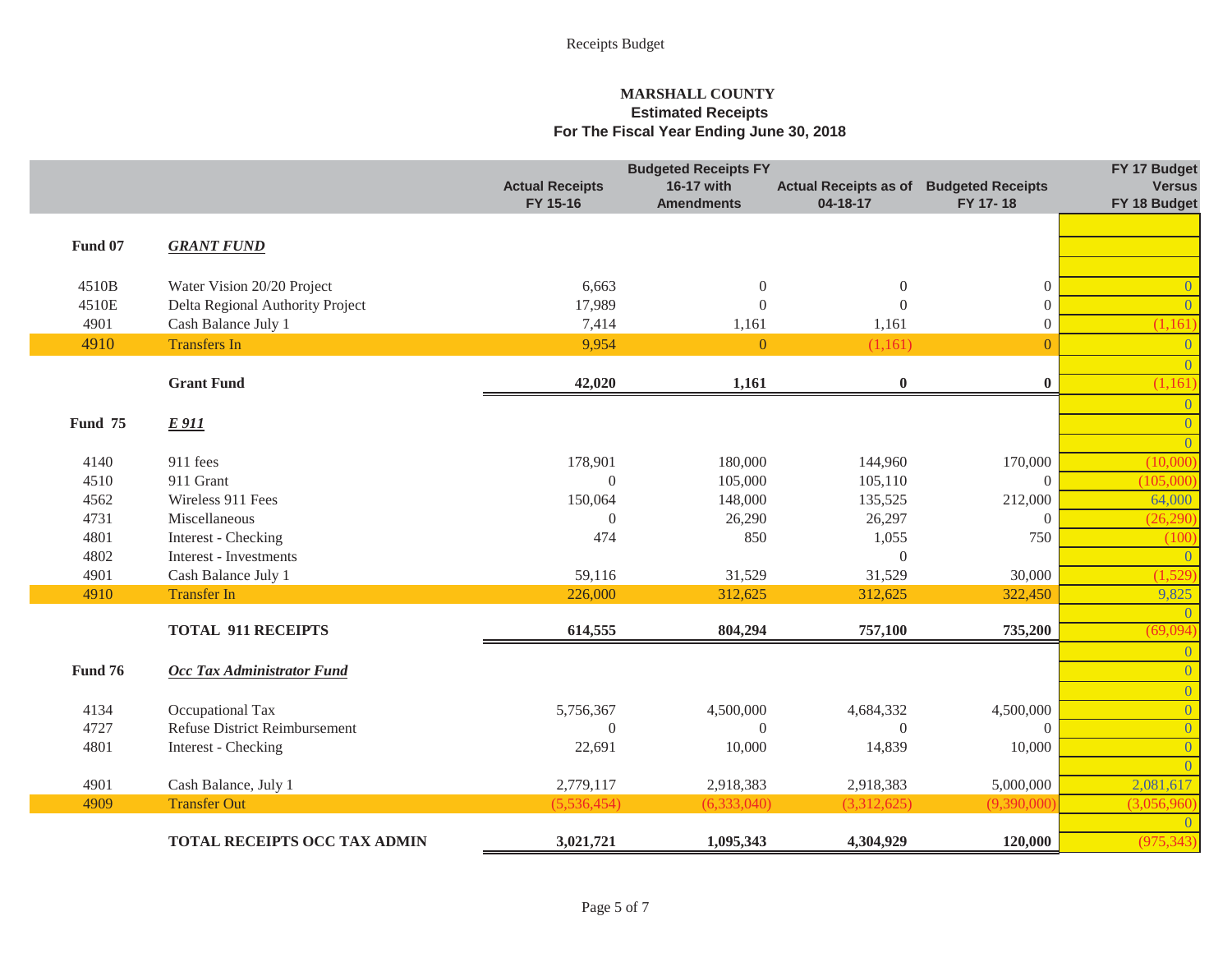|                |                                      |                        | <b>Budgeted Receipts FY</b> |                              |                          | FY 17 Budget   |
|----------------|--------------------------------------|------------------------|-----------------------------|------------------------------|--------------------------|----------------|
|                |                                      | <b>Actual Receipts</b> | 16-17 with                  | <b>Actual Receipts as of</b> | <b>Budgeted Receipts</b> | <b>Versus</b>  |
|                |                                      | FY 15-16               | <b>Amendments</b>           | 04-18-17                     | FY 17-18                 | FY 18 Budget   |
|                |                                      |                        |                             |                              |                          |                |
| Fund 79        | <b>Veteran Van Fund</b>              |                        |                             |                              |                          |                |
| 4721           | Van Fund Donations                   | 3,500                  | 3,000                       | $\theta$                     | $\Omega$                 | (3,000)        |
| 4728           | Veteran Van CD Closure               | $\Omega$               | 2,571                       | 2,571                        |                          | (2,571)        |
| 4801           | Interest                             | 18                     | 10                          | 26                           | $\Omega$                 | (10)           |
| 4901           | Cash Balance July 1                  | 1,379                  | 3,408                       | 3,408                        | $\Omega$                 | (3,408)        |
| 4910           | <b>Transfers In</b>                  | 500                    | 500                         | $\overline{0}$               |                          | (500)          |
|                |                                      |                        |                             |                              |                          |                |
|                | <b>Vet Van Fund</b>                  | 5,397                  | 9,489                       | 6,005                        |                          | (9,489)        |
|                |                                      |                        |                             |                              |                          |                |
| <b>Fund 81</b> | <b>Alcohol Beverage Control Fund</b> |                        |                             |                              |                          |                |
|                |                                      |                        |                             |                              |                          |                |
| 4132           | <b>ABC Regulatory Fees</b>           | 57,985                 | 450,000                     | 235,962                      | 245,010                  | (204,990)      |
| 4402           | <b>Annual License Fees</b>           | 22,450                 | 15,000                      | 31,353                       | 30,000                   | 15,000         |
| 4680           | <b>ABC</b> Fines                     | 1,500                  | 0                           | 4,601                        | $\Omega$                 | $\overline{0}$ |
| 4801           | Interest - Checking                  | 16                     | $\theta$                    | 114                          | 100                      | 100            |
| 4802           | Interest - Investments               | $\overline{0}$         | $\Omega$                    | $\Omega$                     | $\Omega$                 | $\overline{0}$ |
| 4901           | Cash Balance July 1                  | $\overline{0}$         | 12,354                      | 12,354                       | 70,000                   | 57,646         |
| 4910           | <b>Transfer In</b>                   | $\Omega$               | $\mathbf{0}$                | $\Omega$                     |                          | $\overline{0}$ |
| 4909           | <b>Transfer Out</b>                  | (64,176)               | $\overline{0}$              | $\overline{0}$               |                          | $\theta$       |
|                |                                      |                        |                             |                              |                          |                |
|                | <b>TOTAL ABC RECEIPTS</b>            | 17,776                 | 477,354                     | 284,384                      | 345,110                  | (132, 244)     |